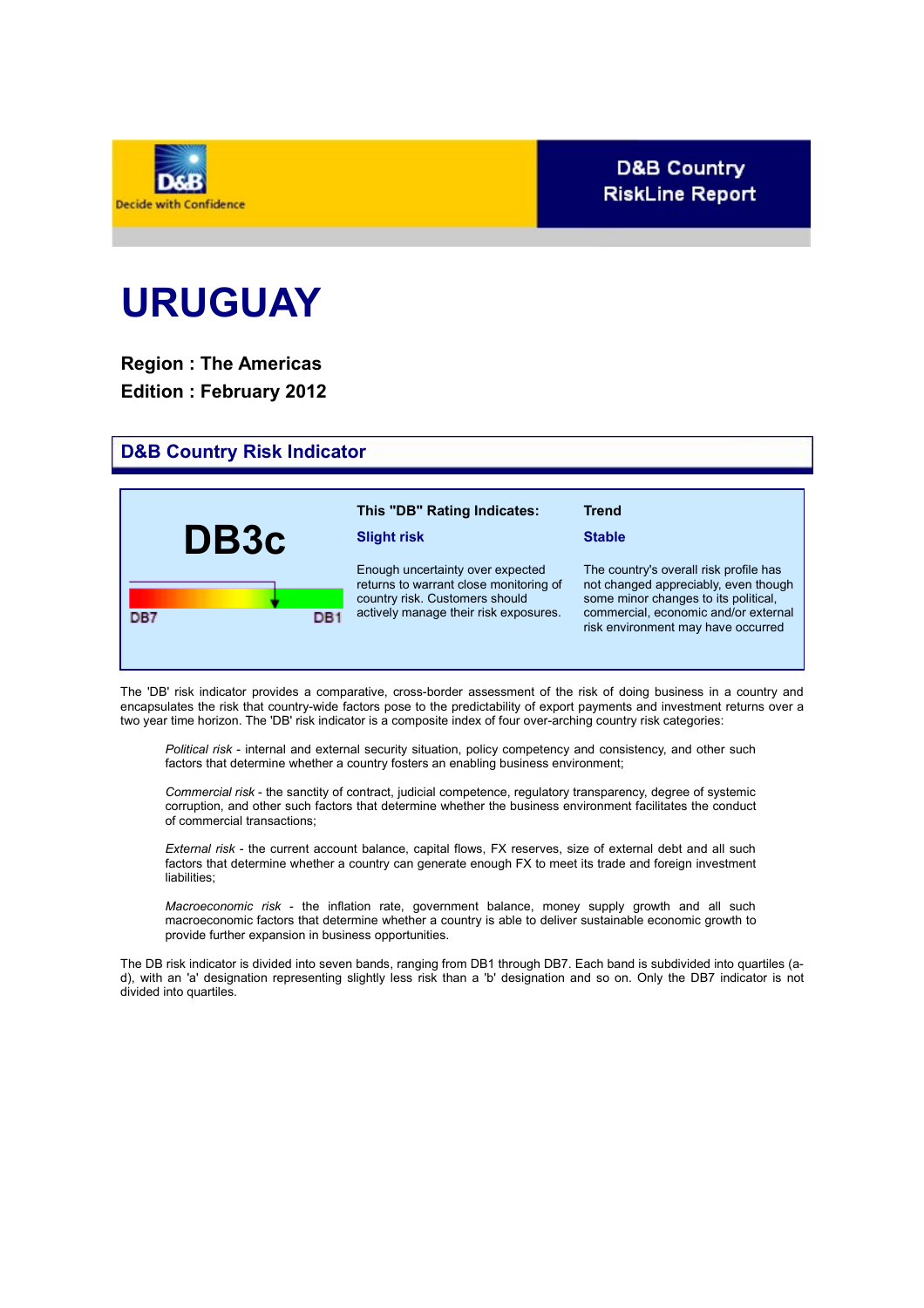## **Key Facts**

|                                      |                       | <b>Country Overview:</b>                                                                                                                                                                                      |
|--------------------------------------|-----------------------|---------------------------------------------------------------------------------------------------------------------------------------------------------------------------------------------------------------|
| <b>Population:</b>                   | 3.4 <sub>m</sub>      | Situated in the south of South America, Uruguay lies                                                                                                                                                          |
| Surface area (sq km):                | 176,220               | between the Uruguay River to the west and Atlantic<br>Ocean. The country's fertile coastal areas and rolling                                                                                                  |
| Capital:                             | Montevideo            | plains provide first-class land for agriculture and<br>stock-raising, which provide the mainstay of                                                                                                           |
| Timezone∶                            | GMT-03:00             | Uruguay's exports. The country also offers tourism<br>and banking services to non-residents, mainly from                                                                                                      |
| Main languages:                      | Spanish               | Argentina and Brazil. After recovering from a serious<br>downturn<br>1999-2002,<br>economic<br>over<br>mainly                                                                                                 |
| Head of state:                       | President Jose MUJICA | stemming from difficulties<br>in.<br>its<br>large<br>two<br>neighbouring economies, Uruguay has experienced                                                                                                   |
| <b>GDP (USD):</b>                    | 40.6bn                | healthy economic growth.                                                                                                                                                                                      |
| <b>GDP per capita (USD):</b>         | 12,026                | The leftist President Tabare Vazquez and his ruling                                                                                                                                                           |
| Life expectancy (years):             | 76                    | Broad Front coalition broke 170 years of two-party<br>rule when elected in 2004, a trend that was                                                                                                             |
| Urban population (% of<br>$total)$ : | 92.0                  | confirmed by the triumph of Jose Mujica in the<br>presidential election in 2009. However, the country's<br>democratic political system is stable and benefits<br>from a robust system of checks and balances. |
|                                      |                       | The government has maintained sound economic<br>management and a commitment to a social-<br>democratic model that has supported high human<br>development indicators in the country.                          |

## **Trade & Commercial Environment**

## **Trade Terms**

### **Minimum Terms:** SD

The minimum form of documentation or trading method that D&B advises its customers to consider when pursuing export trade with the stated country.

| <b>Recommended Terms:</b> | LC |
|---------------------------|----|
|---------------------------|----|

D&B's recommended means of payment. The use of recommended terms, which are generally more stringent than minimum terms, is appropriate when a customer's payment performance cannot be easily assessed or when an exporter may wish to limit the risk associated with a transaction made on minimum terms.

**Usual Terms:** 60-90 days

Normal period of credit associated with transactions with companies in the stated country.

## **Transfer Situation**

**Local Delays:** 0-1 month

The time taken beyond agreed terms for a customer to deposit money in their local bank as payment for imports.

**FX/Bank Delays:** 0-1 month

The average time between the placement of payment by the importer in the local banking system and the receipt of funds by the exporter. Such delays may be dependent on FX controls, FX availability and the efficiency of the local banking system.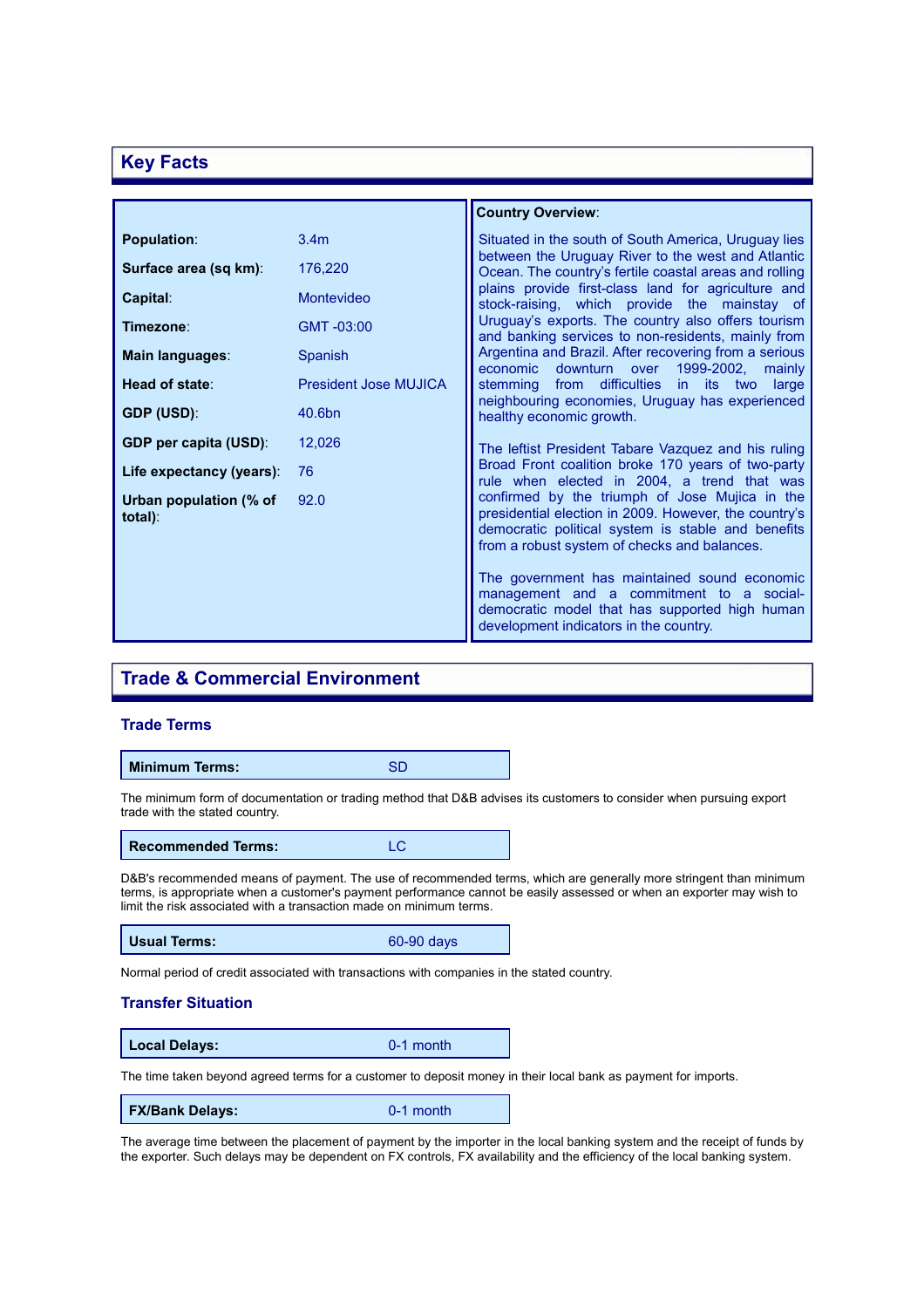#### **Trade & Commercial Environment**

Uruguay's exports grew by 18.1% in 2011, which was outpaced by import growth 23.6%, resulting in a fourfold increase in the trade deficit to USD549m (USD 144m in 2010). Inward capital flows offset the trade deficit, and helped to support the country's FX reserves: by mid-January, these stood at a comfortable USD10.5bn and provided import cover of over 10.0 months. However, exports and capital flows are likely to be erratic into 2012 given the slowing global economy and ongoing financial market volatility; the peso has already seen considerable volatility since August. Currency volatility, at a time of ongoing inflationary pressures, could cause some firms payment difficulties. D&B recommends LC terms with Uruguay-based counterparties.

## **Export Credit Agencies**

| <b>US Eximbank</b>     | Full cover available subject to limitations |
|------------------------|---------------------------------------------|
| <b>Atradius</b>        | ST cover available, no discretionary limits |
| <b>ECGD</b>            | Refer to underwriter                        |
| <b>Euler Hermes UK</b> | Full ST cover available                     |

## **Economic Indicators**

|                          | 2009   | 2010   | 2011   | 2012f  | 2013f  |
|--------------------------|--------|--------|--------|--------|--------|
| Real GDP growth, %       | 2.6    | 8.5    | 5.8    | 4.7    | 5.2    |
| Inflation, annual ave, % | 7.1    | 6.7    | 8.1    | 7.2    | 6.5    |
| Govt balance, % GDP      | $-1.8$ | $-1.1$ | $-1.7$ | $-1.5$ | $-1.1$ |
| Unemployment, %          | 7.3    | 6.8    | 6.2    | 6.0    | 6.0    |
| C/A balance, % GDP       | $-0.2$ | $-1.1$ | $-1.2$ | $-3.0$ | $-2.8$ |

## **Currency Information**

| <b>Exchange Rates</b> |         |  |
|-----------------------|---------|--|
| (London, 23 Jan 12)   |         |  |
|                       |         |  |
| EUR                   | 25.1285 |  |
| GBP                   | 30.2001 |  |
| JPY*                  | 25.2204 |  |
| USD                   | 19.45   |  |
| *(x 100)              |         |  |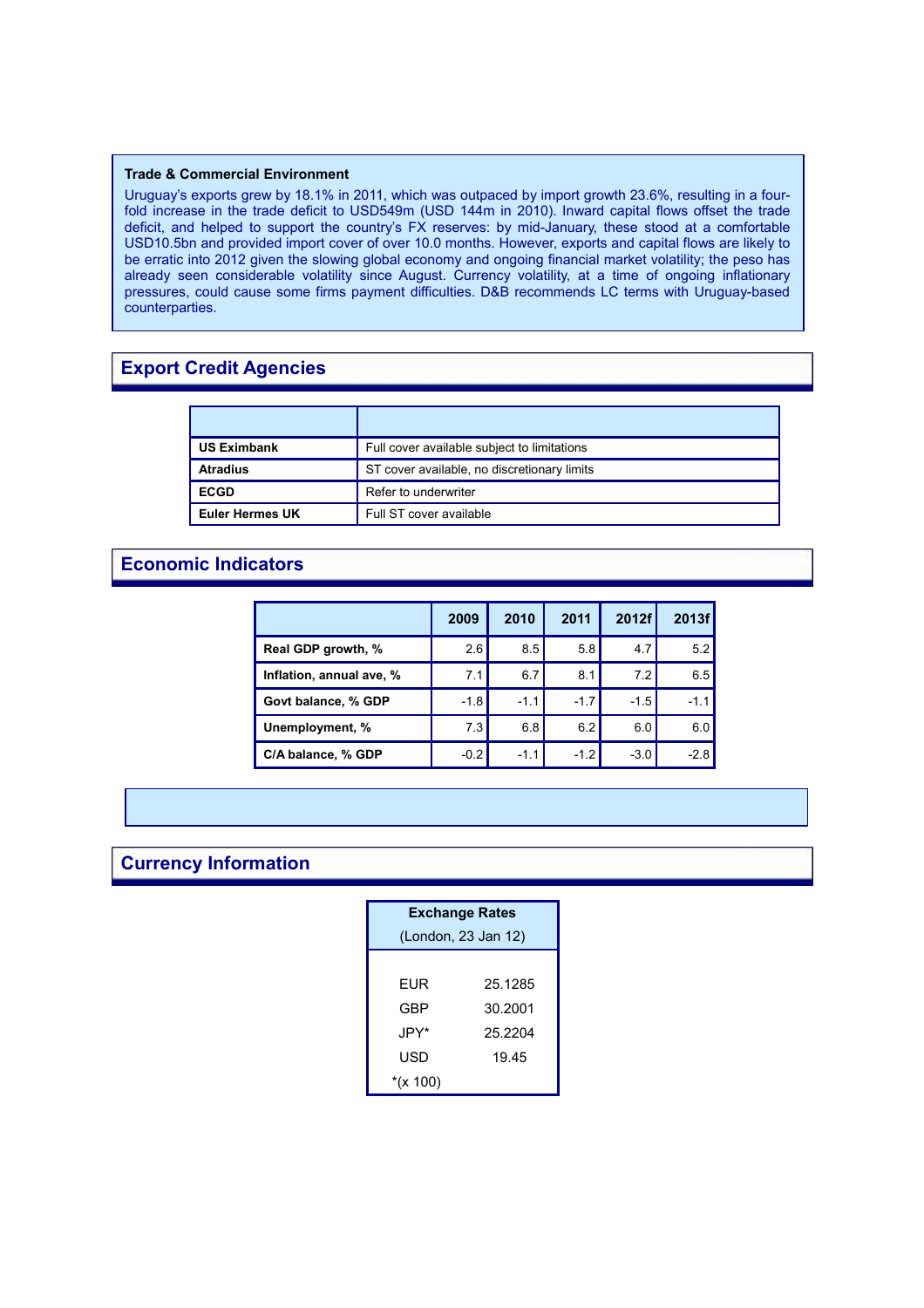

|                   | <b>Local Currency</b> |        |               |                             |               |               |
|-------------------|-----------------------|--------|---------------|-----------------------------|---------------|---------------|
|                   |                       |        |               | (Uruguayan peso [UYU]: USD) |               |               |
|                   | Aug 11                | Sep 11 | <b>Oct 11</b> | <b>Nov 11</b>               | <b>Dec 11</b> | <b>Jan 12</b> |
| Week 1            | 18.350                | 18.500 | 19.850        | 19.500                      | 19.750        | 19.900        |
| Week <sub>2</sub> | 18.550                | 19.150 | 20.200        | 19.700                      | 19.850        | 19.600        |
| Week 3            | 18.950                | 19.300 | 20,000        | 19.900                      | 20.100        | 19.450        |
| Week 4            | 18.600                | 19.800 | 19.900        | 19.700                      | 19.900        | 19.450        |
| Week 5            | 18.600                |        | 19.200        |                             |               | 19.450        |

## **Export Growth**



| Data Table |       |       |                   |       |       |       |
|------------|-------|-------|-------------------|-------|-------|-------|
| Q3 09      | Q4 09 | Q1 10 | Q <sub>2</sub> 10 | Q3 10 | Q4 10 | Q1 11 |
| $-10.48$   | 5.56  | 22.11 | 27.14             | 20.54 | 25.69 | 26.84 |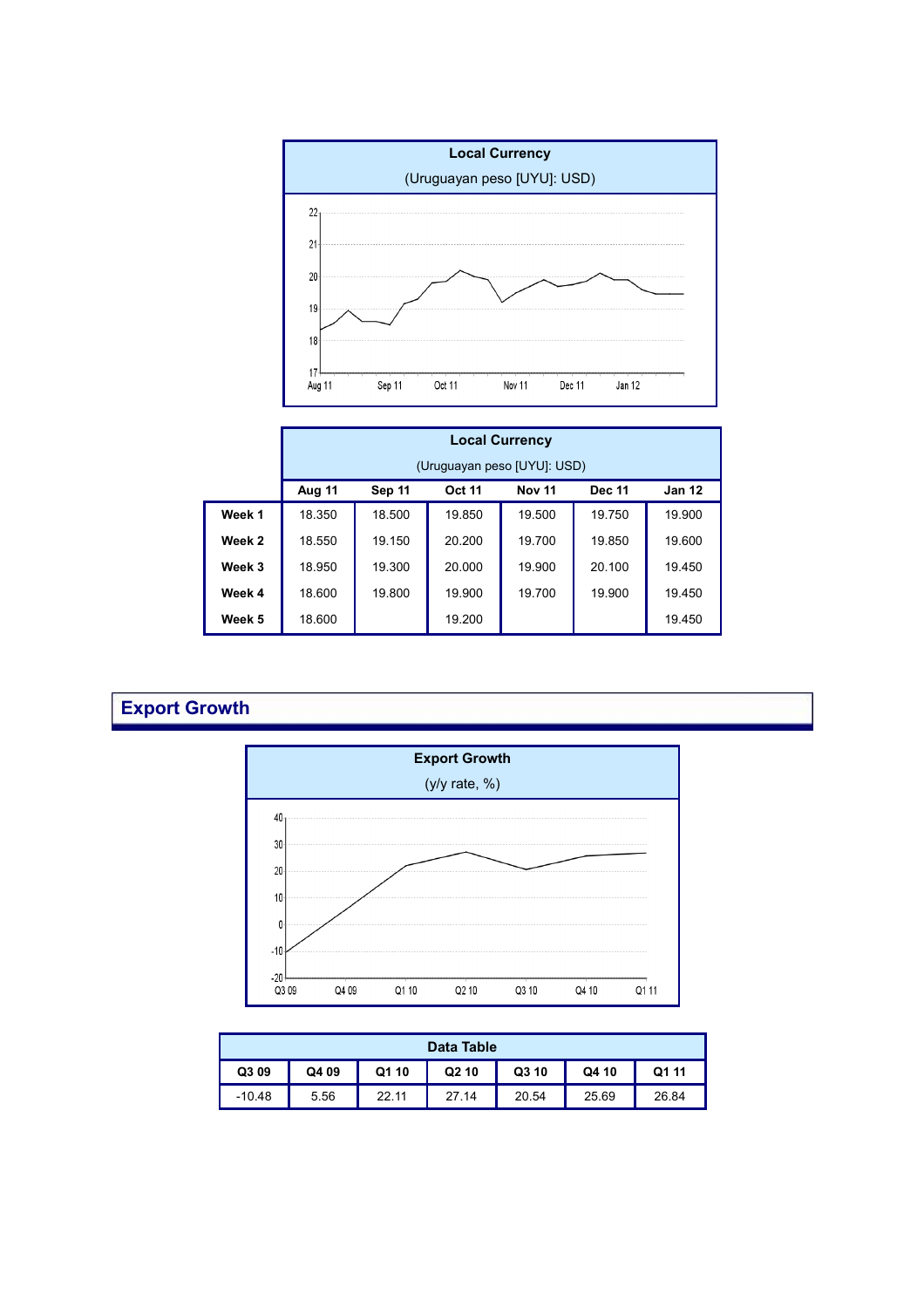## **Risk Factor**

Uruguay's economy is continuing to see firm growth, in spite of deteriorating economic conditions both regionally and globally. The latest national accounts show a re-acceleration in the pace of growth following an easing to 4.7% year on year (y/y) in Q2 from 6.7% y/y in Q1. According to the Banco Central del Uruguay (BCU), real-term GDP growth rose to 7.5% y/y in Q3, which was the fastest rate since Q3 2010. The breakdown of the GDP figures showed firm growth across all sectors; in particular, there was strong growth in utilities, which recovered by 13.0% y/y (from a 31.3% y/y decline in Q2), transport and communications up by 13.0%y/y, and services of 10.4% y/y. Elsewhere construction output rose by 6.9% y/y following the flat reading in Q2. The corresponding expenditure breakdown of Q3 GDP showed that underlying domestic demand remains firm; consumer spending was up 9.1% y/y, fixed investment by 11.1% y/y, and government spending by 4.5% y/y. In terms of external demand, export growth recovered by 6.3% y/y in Q3 following a contraction of 2.2% y/y in Q2.

Looking ahead, the re-acceleration in growth seen in Q3 may not be sustained into Q4 2011, and Uruguay will not be immune from a slowdown during 2012 given the weakening external environment. Indeed, following real-term growth of 8.5% in 2010, D&B forecasts 2011 GDP growth of 5.8% with a modest slowing to about 5% in 2012-13. In terms of economic indicators, industrial production growth fell by 14% y/y in October, with a further fall of 8.7% y/y in November. However, this weakness was due largely to the continued maintenance closure of the state-owned refinery, and underlying November production was up by 4.5% y/y. At the same time, unemployment has continued to decline, with the rate falling to 5.5% in November (from 6% in Q3 and 6.3% in Q1 2011). Leading indicators do, however, point to some softening in Q4 economic activity. Notably, the CERES leading activity index (ILC) rose by only 0.6% month on month (m/m) in October, following average monthly rises of 1.1% m/m during Q3.

Elsewhere, CPI inflation is still running above the BCU's 4- 6% target range. In December there was a further acceleration in CPI to 8.6% (from 7.8% in September), which implies average inflation of 8.1% for 2011. With other inflation indicators (producer prices, construction prices, average earnings) running at elevated levels, and CPI having been above target for 24 months, the BCU decided to hike interest rates in December. The unexpected increase in the benchmark rate by 75bp to 8.75% ended the pause in rates since June 2011. The BCU noted that, despite the likely negative impact of the weaker external environment on activity, inflation needed to be brought back to target.

## **Glossary & Definitions**

#### **DEFINITIONS**

Minimum Terms:

The minimum form of documentation or trading method that D&B advises its customers to consider when pursuing export trade with the stated country.

#### Recommended Terms:

D&B's recommended means of payment. The use of recommended terms, which are generally more stringent than minimum terms, is appropriate when a customer's payment performance cannot be easily assessed or when an exporter may wish to limit the risk associated with a transaction made on minimum terms.

#### Usual Terms:

Normal period of credit associated with transactions with companies in the stated country.

#### Local Delays:

The time taken beyond agreed terms for a customer to deposit money in their local bank as payment for imports.

#### F/X Bank Delays:

The average time between the placement of payment by the importer in the local banking system and the receipt of funds by the exporter. Such delays may be dependent on FX controls, FX availability and the efficiency of the local banking system.

C/A (current account) balance, % GDP: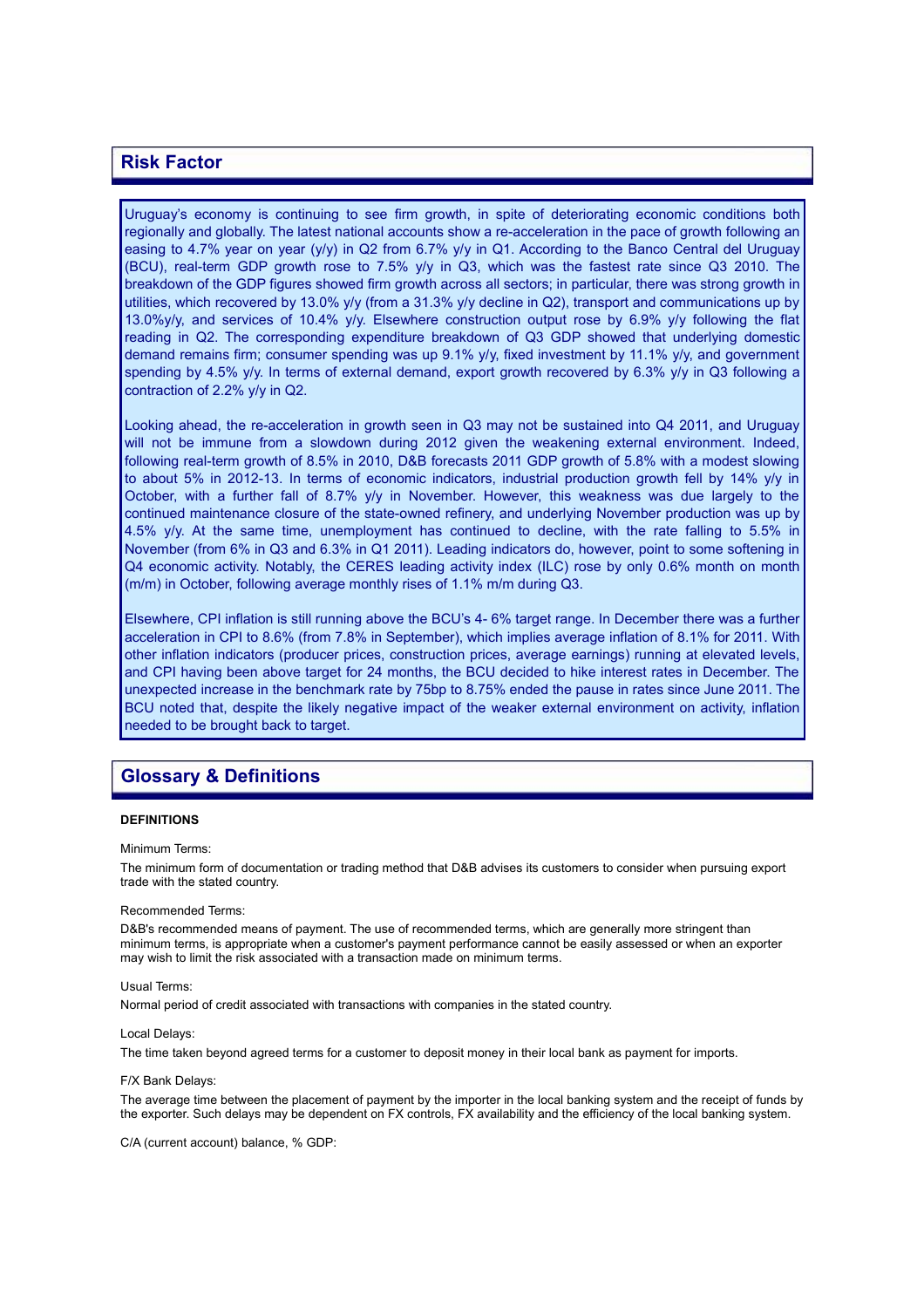Part of the balance of payments that records a nation's exports and imports of goods and services, and income and transfer payments.

DSR (debt service ratio), %:

Annual interest and principal payments on a country's external debts as a percentage of exports of goods and services.

Govt balance, % GDP: The balance of government expenditure and receipts.

Real GDP growth, %: GDP adjusted for inflation.

Inflation, %: The increase in prices over a given period.

#### **GLOSSARY**

- CiA Cash in Advance
- CLC Confirmed Letter of Credit
- CWP Claims Waiting Period
- FX Foreign Exchange
- LC Letter of Credit
- LT Long term
- MT Medium term
- OA Open Account
- SD Sight Draft
- ST Short term

## **Customer Service & Support**

© Copyright 2011 Dun & Bradstreet - Provided subject to the terms and conditions of your contract.

#### **D&B Country Risk Services**

For information relating to D&B's Country Risk Services.

| UK         |                     |
|------------|---------------------|
| Telephone: | 01628 492700        |
| Fax:       | 01628 492929        |
| Email:     | CountryRisk@dnb.com |
|            |                     |

USA Inquiry Telephone: 1-800 234-3867 option 1, 1 and then 2 Email: [CountryRiskServices@dnb.com](mailto:CountryRiskServices@dnb.com?subject=D&B%20Country%20Risk%20-%20Product%20Information)

Rest of World Telephone: +44 1628 492700<br>Email: CountryRisk@dnb [CountryRisk@dnb.com](mailto:CountryRisk@dnb.com?subject=D&B%20Country%20Risk%20-%20Product%20Information)

#### **D&B Customer Services**

For all other information or queries relating to D&B products and services.

UK

UK<br>Telephone: Telephone: 0870 243 2344 (UK) / 1 890 923296 (IR)<br>Email: CustomerHelp@dnb.com [CustomerHelp@dnb.com](mailto:CustomerHelp@dnb.com?subject=D&B%20Customer%20Services%20-%20Product%20Enquiry)

USA Telephone: 1-800 234-3867 option 1, 1 and then 2<br>
Email: CustomerService@dnb.com [CustomerService@dnb.com](mailto:CustomerService@dnb.com?subject=D&B%20Customer%20Services%20-%20Product%20Inquiry)

#### Rest of World

You can contact your local D&B Customer Services departments by clicking [here.](http://www.dnb.com/US/customer_service/global_listing.asp)

Whilst D&B attempts to ensure that the information provided is accurate and complete, by reason of the immense quantity of